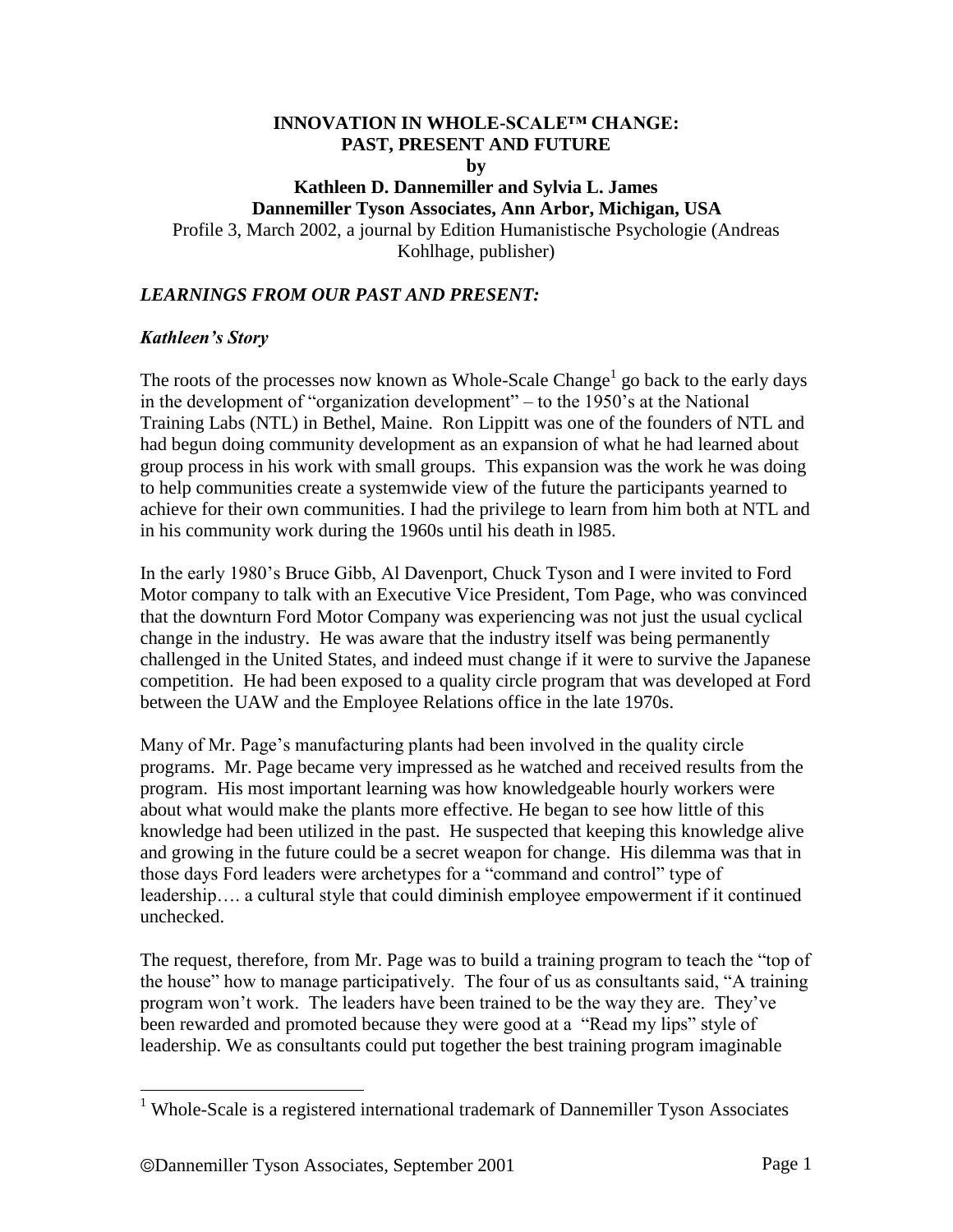and the leaders would finish the training saying that it was an interesting way of leading ..and it was too bad it wouldn't work at Ford's. They would walk away with new ideas, but with the traditional Ford mindset unchanged." Tom Page's response was: "Then what can we do?" And the four of us said that we would go home and work together to answer that question. We worked over the next several months with Nancy Badore and Cynthia Holmes, internal consultants at Ford, to have a proposal we believed would work.

As we learned more about the hierarchy of Ford Motor, we began to understand what made it so difficult for an organization of Ford's size to respond to a turbulent environment. The structure and age of the organization led us to compare it to an aging human body. As we get older, we often develop osteoarthritic build-ups (calcium deposits) at the "joints". That development causes a reduced flexibility. (See Model 1 below) Each division was a pyramid, with functional "chimneys" going up and down and levels of job titles going across the chimneys. This model causes each person, at whatever level and whatever "chimney", to be locked into an "arthritic box" ...where they can't see what's going on above, below or beside their own box. The arthritis blocks the view beyond my box.<sup>2</sup> In order to get people connected around a radical new style of managing and/or a different strategy, we decided we would need to pull the top 5 levels together outside the pyramid. We needed to enable people to see a common database (customers, suppliers, corporate leaders, each other) and therefore be able ,, as a whole, to uncover what changes would be called for. We came to see that we can influence as far as we can see…and no farther. Therefore we needed to get each and all of them to a whole common picture, internal and external.





**<sup>2</sup>** Dannemiller, K. "Team Building at a Macro Level, or 'Ben Gay' for Arthritic Organizations." In *Team Building: Blueprints for Productivity and Satisfaction*. W.B. Reddy & K. Jamison, eds. Alexandria, VA: NTL Institute, 1988.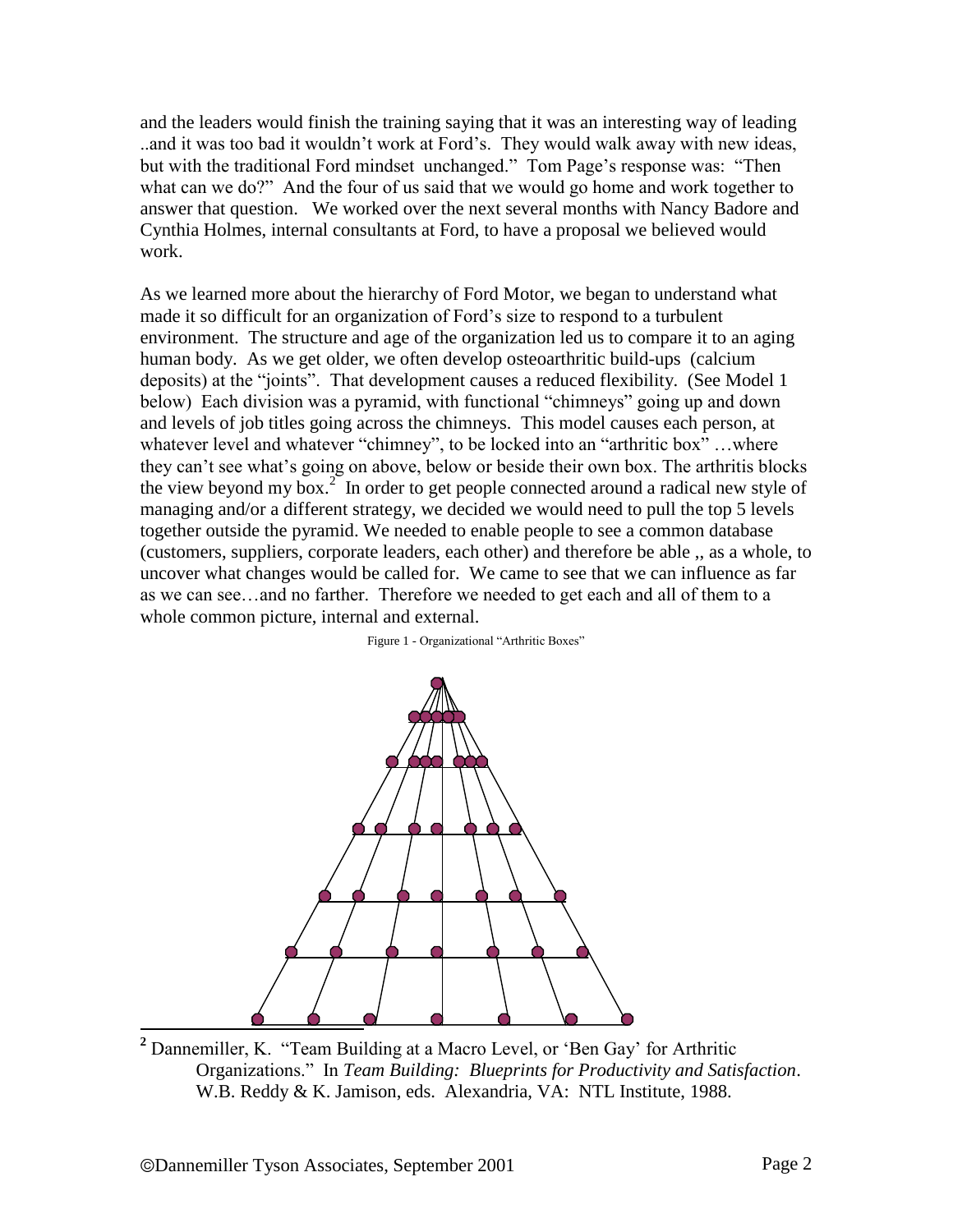The answer was to use what we knew about small group work and expand it to fit larger groups. Our idea was to work with one division at a time, pulling together the top five layers of management in each division, from the General Manager to the direct reports of the plant managers. We had this group be together with us for five days. The five days consisted of two sessions: a three-day seminar and another two-day seminar after a sixweek interval where they returned to their "real world" to try to change things in their own realms. We would not "teach" participative management. Instead, we would give them the experience of being participative, using their own division's data. Over the next six months, we planned and implemented this work within each of Tom Page's business divisions. We began to refer to the work we were doing as "Large Group Intervention Processes"(LGIP)…a way to help a large organization shift in its heart and head quickly enough to survive radical changes in the environment.

The results from the different divisional meetings were astonishing to all of us. In every five-day meeting, we were surprised to discover that each division's purpose for the five days of planning together was achieved. The purpose was slightly different for each division, and yet it basically aimed at this reason for having the gathering:

*"To work together as the leaders of the \_\_\_\_ division to unleash and combine the wisdom, knowledge and skills of all of our people in order to be able to create an organization of our own choosing."*

The secret to the results we were achieving turned out to be in bringing all of the leadership of the division together in one room for five days to engage in conversations about what each person knew and yearned to be able to create. In order to have helpful conversations, we used everything we had learned about group process, such as:

- We created smaller microcosms by having "max-mix" table groups of 8; that seating enabled a table to hold a systemwide conversation. Several times during the 5 days we changed seating to create the group that needed to be talking together for a particular assignment, i.e. a mix-mix of leaders within a Program, or a "back-home" group to make commitments for change at home.
- We gave clear written assignments to small microcosm tables, with part of the assignment being to manage themselves by choosing a facilitator, recorder and reporter. These assignments helped them to have more effective meetings. One important assignment was to listen to each other without judgment…"Listen to see the world through the speaker's eyes. Remember that each person's truth is truth." When the group is able to listen to each other, to see what each of them sees, the group will have built a complex truth instead of arguing with each other.
- We kept the conversations going from the individual to the table to the total group, and back again. We made sure to be focused in each assignment on expanding the database at every step. We invented a process we called an Open Forum, designed to shift the balance of power from a speaker or panel to a table discussion of what they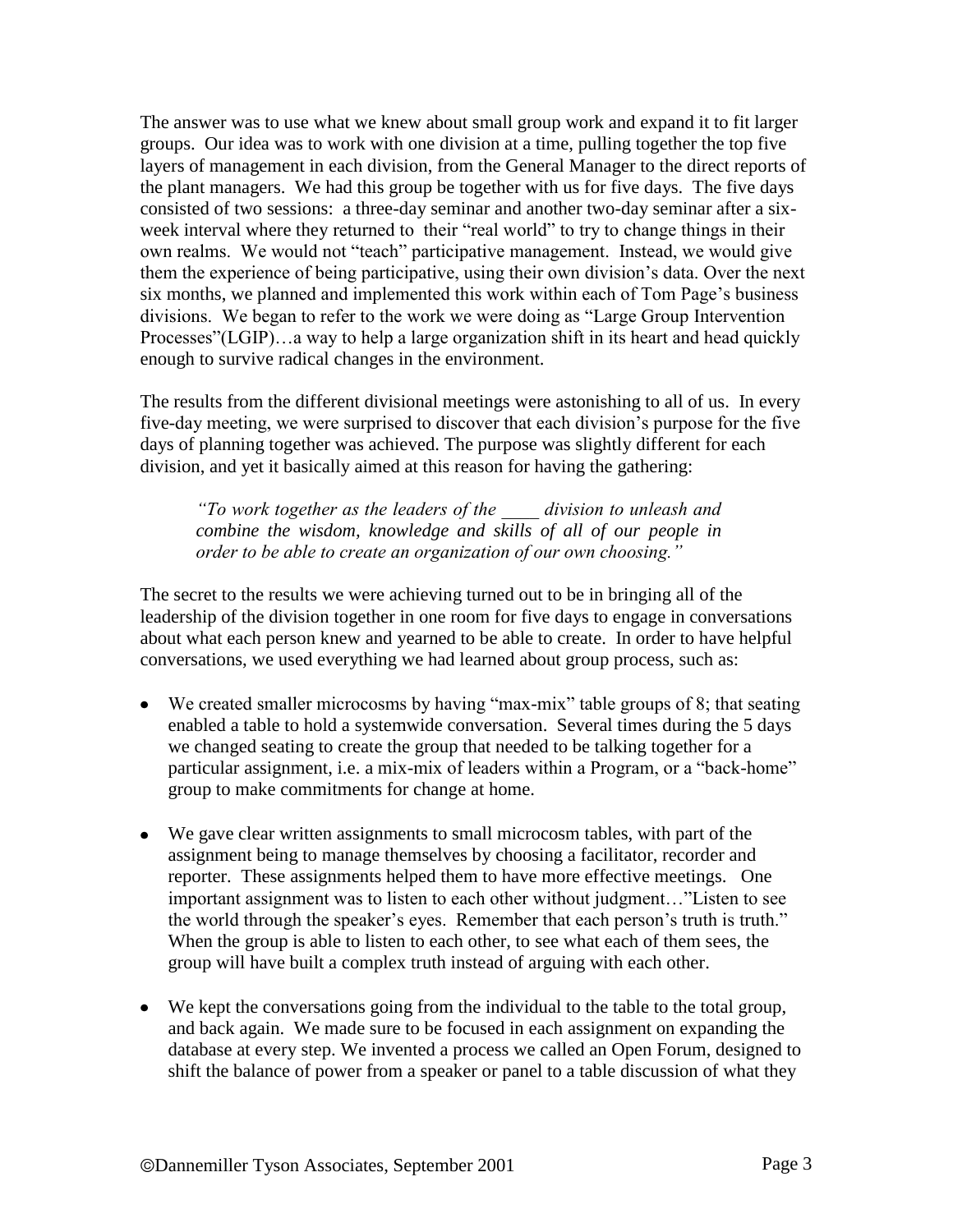have heard and what they want to know more about. Tables then asked questions of understanding, to be able to see the world through the stakeholder'' eyes.

- We invented a method of getting data shared amongst the people in the room, where a table would brainstorm "what's working/not working" in the organization right now. This data is created anonymously to document a table's picture. This data is posted and each individual indicates by checkmarks what he/she agrees is working or not working. The items that received large numbers of checkmarks were reported ouit to the whole group to ensure that everyone was building a systemic database.
- We built a common database, where everyone could see the same challenges. A key element in building that common database was to bring in a variety of stakeholders (such as customers, suppliers and corporate leaders) who enabled the group to see the world through their eyes.
- We followed what we knew about action learning in order to architect a change journey. Our plan for three stages:
	- I 3 days together creating a common database, a preferred future, and the first steps to move forward
	- II Followed by an interval of 6 weeks, when the leaders went home to their arthritic boxes and tried to bring about the changes they had uncovered.
	- III This interval was followed by a 2 day reunion with the same people. The agenda was based on action learning principles we learned from Edwards Deming.  $Plan/Do/Check/Act<sup>3</sup>$  was described by Dr. Deming as the same stages we use in Action Learning – "What did you say you'd do when you left? What did you actually do? What surprised you? What did you learn from all of that? " The interim phase had the leaders back in their home base with the intent to change. They often felt as if nothing worked. Coming back for the  $3<sup>rd</sup>$  phase, we began in back-home groups agreeing on the answers to Dr. Deming's time-honored questions. Astonishing stories emerged. Though they had arrived with a somewhat cynical view that nothing had happened, they uncovered the data that told them of the change that was occurring because of the first three days together. They had begun new ways of managing without even consciously knowing they had changed until they explored the questions and answers together.

In designing the flow of needed discussions, we used a model for change that Dick Beckhart<sup>4</sup> first articulated as  $DxVxF > R$ ... dissatisfaction with things as they are (D), a

<sup>3</sup> Deming (1986), p. 86 and Scherkenbach (1988), pp. 35&36.

<sup>4</sup> Beckhard and Harris (1987).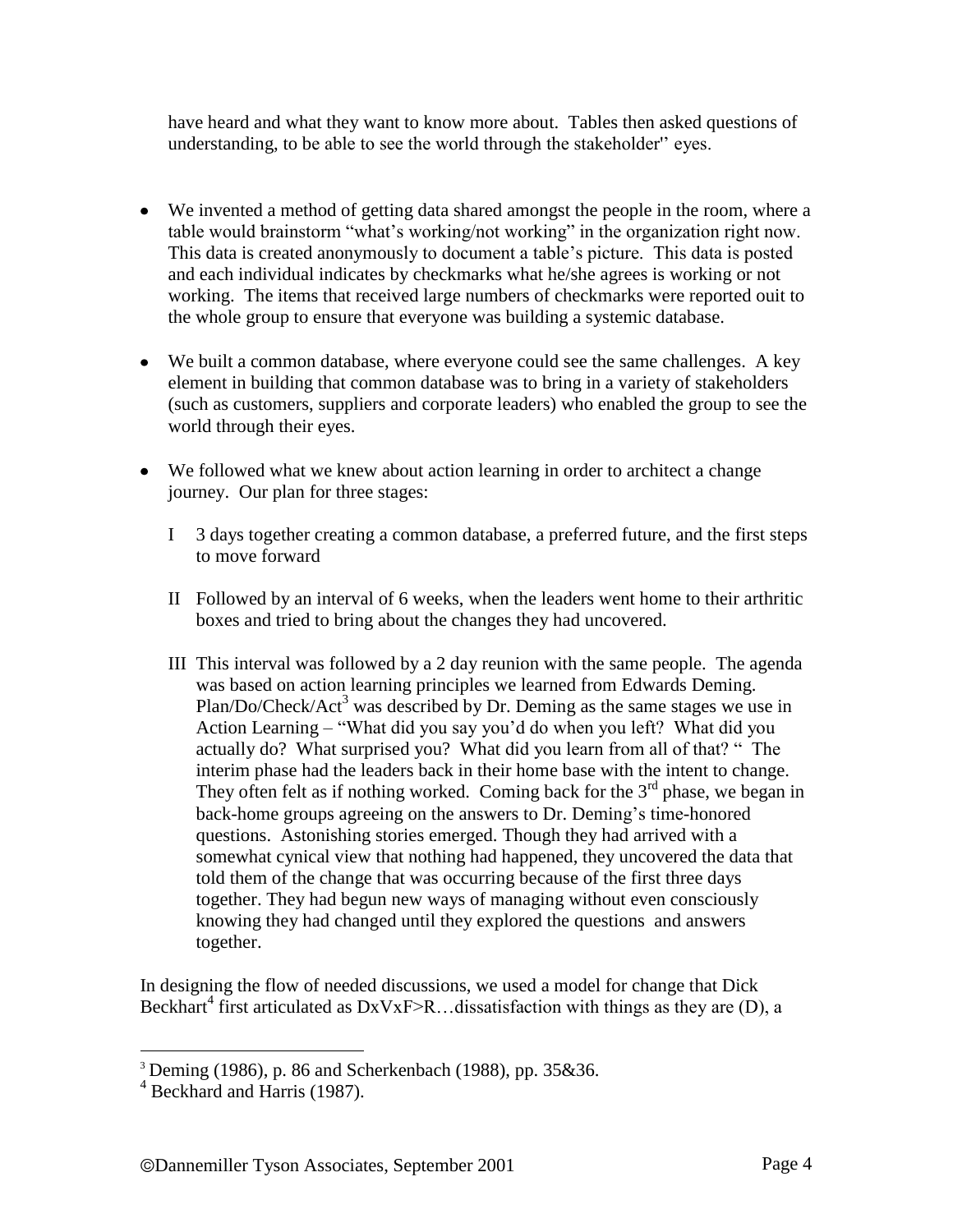vision of what we (individually and together) yearn to have in our organization's future and in our own (V), and the first systemwide actions we must take together that in order to move us in that direction (F). If all of those elements have been discussed and created, the sum of  $DxVxF$  will be greater than resistance to change  $(R)$ . If any one of the elements has note been explored and combined, the sum will be zero, and you will find that you can't overcome the very natural resistance to change. In that eventuality, the consultant and the microcosm group will need to diagnose what is missing. When all three elements are in place, change will begin in the moment. Six months into the change process (LGIP) we realized that the astonishing results were the direct response to creating a paradigm shift. The DVF formula was a description of what was needed to get a paradigm shift…literally seeing the world through new "eyes" and therefore being able to act in new ways.

|                                                                                                      |     | A MODEL THAT DESCRIBES CONDITIONS NECESSARY FOR CHANGE                                   |
|------------------------------------------------------------------------------------------------------|-----|------------------------------------------------------------------------------------------|
| $\mathbf{D} \times \mathbf{V} \times \mathbf{F} > \mathbf{R}$                                        |     |                                                                                          |
| D                                                                                                    | $=$ | Dissatisfaction with the current situation                                               |
| V                                                                                                    | $=$ | Vision of a positive possibility, more than the absence of pain of the present situation |
| $\mathbf{F}$                                                                                         | $=$ | First steps in the direction of the vision                                               |
| $\mathbf R$                                                                                          | $=$ | Resistance to change                                                                     |
| Change will occur and sustain itself when there is a common database of D, V, and F in an individual |     |                                                                                          |

and/or the microcosm of the system or the system as a whole. If any of these bases is zero, change will not occur. The product will be 0 which will not be greater than R. It is appropriate for members of an organization to resist when they can't see the larger picture.

And what we had uncovered was a way to ensure that the whole organization saw the world differently and was committed, individually and together, to making the change happen. What we learned in that early work with Ford was the power of a "one-head/oneheart" paradigm shift happening in a way that creates resonance .. a physics concept where all of the energy unleashed will enable the "waves to get in phase". The same process in human beings is expressed in our phrase describing becoming "one-brain and one-heart." When we all (as a microcosm of the whole organization) see the world differently, and we know that we are all on the same path, the organization as a whole will begin to shift behavior. When the microcosm began to shift in their ways back home, it was like a "positive virus" moving through the large organization.

In order to re-enforce what had happened with the Ford leaders, we created several more stages: (1) diffusion events for the "bottom" of each division -- from plant managers all the way through to hourly works. We trained internal Ford people to carry out that diffusion, and (2) moving the LGIP up to the top of the Tom Page's Ford organization, creating wholeness in the views across divisions. We also took the work to Europe for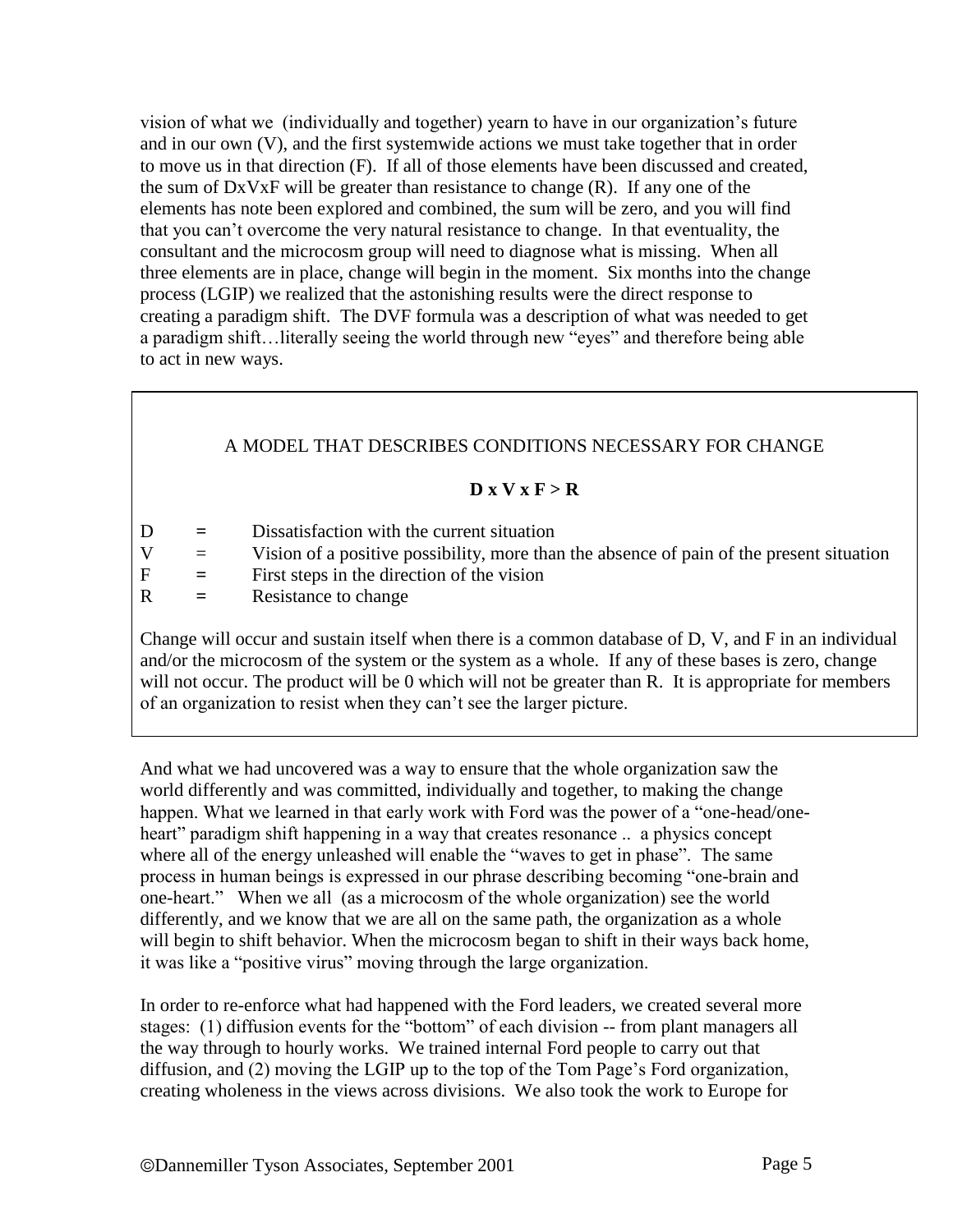Ford. The most important thing we learned from those experiences is that once a group, division or person has made a paradigm shift, the person or people cannot go back. That fact doesn't mean it's easy. Leadership changes in the company can break the spirit for awhile, with people ducking down for cover until the right leaders emerge again. And most of the time people are ready and eager to respond to that new leadership, even some years later. The spirit is strong.

Many years after leaving Ford, while we were writing a book about our processes, we were searching for the answer to why the concept of "microcosm" was so critical to the success of the processes we now thought of as "robust processes". They always worked, far beyond what we originally expected. We, as a company ourselves, began to hear stories about the power of stem cell transplants. Stem cells are are human blood cells, which represent the basic cell types in the body and which are capable of transforming themselves into cells needed for the heart, muscles, brain, skin and other tissues. A complex stem cell contains the DNA of the whole body. Medical research is finding ways to transplant cells into the human bone marrow. Our exposure to this way of creating blood cells has come from several friends who have been diagnosed as having terminal cancer. In the early stages of their treatment, they were each given stem cell transplants from relatives or similar blood types. The next stage, if that didn't work, was to do chemotherapy on a level that killed the cancer cells for a brief period of time, allowing the doctors to harvest the person's own stem cells without including the cancer cells. This treatment appeared to take the patient to the edge of death. The medical world has uncovered a process that enables a doctor to take some of a person's own stem cells (a process called harvesting), and re-plant those cells in the same person's body …because the cells are actually the person's own cells, the whole body system is able to"ask" for whatever it needs in order to get healthy…if the body needs red blood cells, the stem cell transplant will transform itself to supply them. If the body needs white blood cells, that can happen also.

It seemed like a magic trick when we first heard about it, and our anecdotal education is certainly flawed, but it captured our imagination. We realized that it was the same process we had been using with organizations to bring about the paradigm shift. When a microcosm began to develop a common picture of what was needed in the future, with a common understanding of "why", the change began to happen at that moment. And when it began to happen with the microcosm group, we found that the new way of "being" would spread to the wider organization. It often felt as if we were unleashing a "virus" that spread naturally in a way that caused people to know the answers they needed to have in order to change. Starting with the Ford work, we began to experience something that felt like magic…the people unite with the right answer and they are on fire to bring it about.

One of the places where we cemented our learnings about the importance of microcosm was when we uncovered a new way to design events. We called it an Event Planning Team. We asked for and got a group of people who were representative of the participants who might be called together for an event. This Event Planning Team was a microcosm of the participants for the event. Previously we had tried to gather the data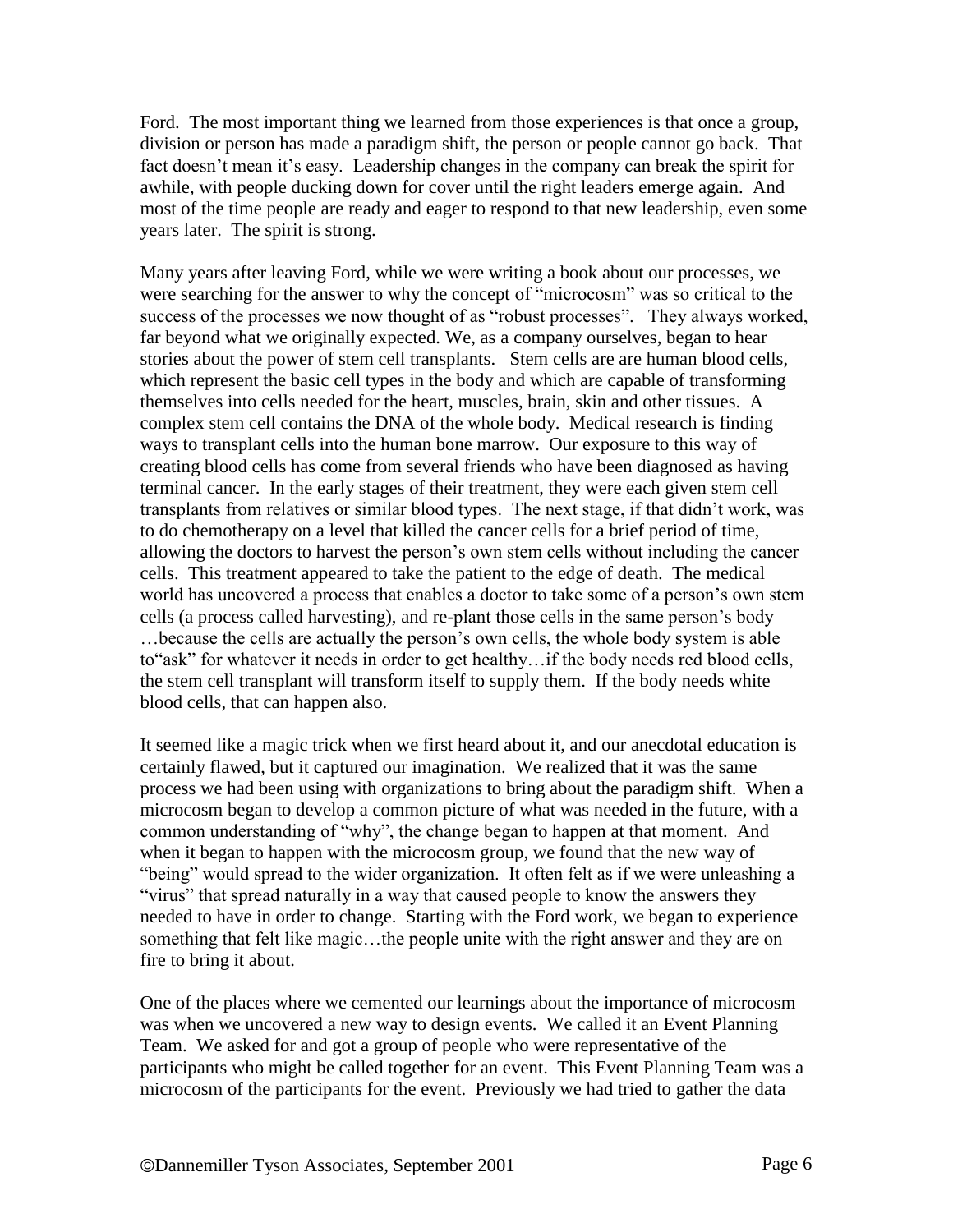with interviews. We discovered that getting a microcosm of the real group together for two days, we would be able to get data and answers that we, as outsiders, would not know how to discover. This microcosm planning team, as they developed the Purpose ("what has to be different in the world because we will pull all these people together?") become truly connected as a team, thinking as a mini-whole system to design the agenda. At the end of the two days, the Event Planning Team would have prepared an event that was predictable in achieving the purpose, because they knew what the conversations needed to be, what decisions were needed, what follow-through should look like. As they struggled to grow together over the two days, that struggle (or conversation) will be a precursor to what will happen in the actual meeting …exactly because they are a microcosm. They notice this and design the meeting in ways that would work for them as a group.

We spent five years at Ford Motor, around the United States and abroad, running large group events and teaching internal consultants how to create this rapid change. Then Chuck Tyson and I were called to work at Boeing Company. One of the things we have been clear about is that the "magic" is in the people, so we listened carefully to clients and adjusted our processes to fit the particular need. At Boeing we began to use what we had learned in our work with Ford to help leaders create new strategy and get all their people engaged around the head and heart to bring about fast new results. During the mid-80s with Boeing, we invented the phrase "Real Time Strategic Change" because we realized that the Large Group Interventions processes we had invented during our Ford work enabled people at all levels of the organization to connect around a common strategic direction, and as soon as they all got it, they began to change. We realized that change truly happened "real time".

After 3 years working with Boeing, we were called on by the industries facing the most serious need for change at any given time to help them change quickly. These clients included organizations in the changing areas of banking, health systems, education, telecommunications and (of course) the defense industry…the pain in organizations became endemic, spreading now, in the new Century, to e-businesses. As we modified our work to respond to these critical challenges, we began to truly understand the need for whole system thinking as organizations redesign their structures, their processes, and their global interactions. We learn constantly from our clients, and we continued to expand what we had learned at Ford and Boeing into what we now call "Whole-Scale Change". For us, Whole-Scale means "always thinking whole" (whole systems) at any scale (from a large group of thousands or a small group of 15-100). We found that it always works as long as the participants are a microcosm of the larger system….and the Event Planning Team is always a smaller microcosm of the participants.

Whole-Scale is based on the theory, values and processes we had been using all along. Our work became more conscious of the importance of "system focused" work, and the incredible magic continued to unfold. As clients' convening issues became increasingly complex, we joined them in the journey to create whole-systems solutions faster and faster. People were able to redesign their organizations, and their process flows within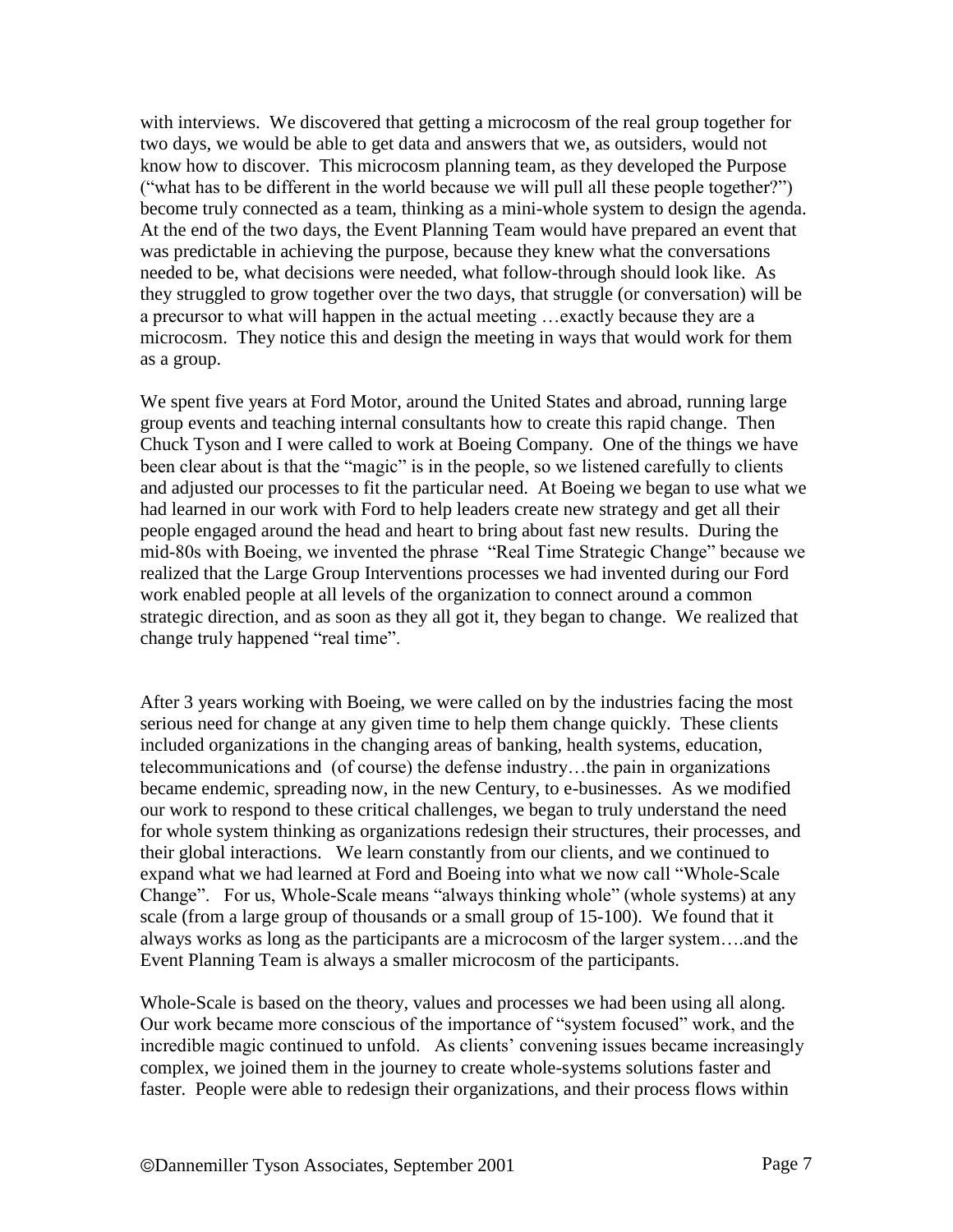the organization, together, enabling the "real time" magic to continue to take place. The moment a microcosm saw how it could work, the people began to do it.

# *Sylvia's Story:*

Today I can refer to myself as a "pioneer in large group, system wide change" because I was fortunate enough to be in the right place at the right time…wise enough to notice that fact!...and curious enough to explore what I saw! In 1981, I was an internal consultant with Ford Aerospace, a subsidiary of Ford Motor Company, when 120 of our managers attended the "Participative Management" three-day session Kathie describes. I was there to learn and to work with the organization on its interim and reunion experience. I remember standing in the room as all those previously disparate voices reached consensus on the future they saw and the actions to move them forward. All the individual (and often conflicting) stories of dissatisfaction that I had heard in previous management meetings and skill workshops became a powerful force to do something!

Of course, the aerospace management dutifully "saluted" their parent company Ford and embarked on the change journey to become more participative. More importantly, managers saw the power of breaking through cross-functional barriers and began to see all kinds of opportunities for a different approach to managing their own government programs. Instead of designing, throwing designs "over the wall" [arthritic barrier] to manufacturing, and Quality controlling and fixing, they could launch new programs together and engage every function in the conversations to design, manufacture, and deliver products (what later was termed Concurrent Engineering). They saw the possibilities to ensure on-time delivery, within budget and to continue to position themselves for future government defense contracts.

I was fortunate to work inside an organization that "noticed" the power of the microcosm and these large group engagements around "real work." They were quick to "trust the process." They had endless ideas for staying agile and competitive even though they were already highly profitable and a winning team for Defense contracts. (This was before the drastic cuts in defense budgets). Over the next ten years, I had all kinds of "invitations" to integrate concepts like Concurrent Engineering, Total Quality Management, SEI levels of Excellence,<sup>5</sup> Product Development Teams. I was asked by a new Human Resource leader to help transform the Human Resource organization from a procedure-center staff to a consultative partner in the business. All these were opportunities to engage microcosms (small and large groups) in improving processes, structures, shared information, and organizational learning.

My own learning was from those managers and employees who kept asking, "Could we use that process to…" I just kept working with them to figure it out. They let me know when we were "out of bounds" for the situation or culture. I learned reliability, the scalability and the adaptability of those original processes and principles which we began to articulate. Again and again, I trusted DxVxF as the framework for conversations with

 <sup>5</sup> Software Engineering Institute, Carnegie Melon University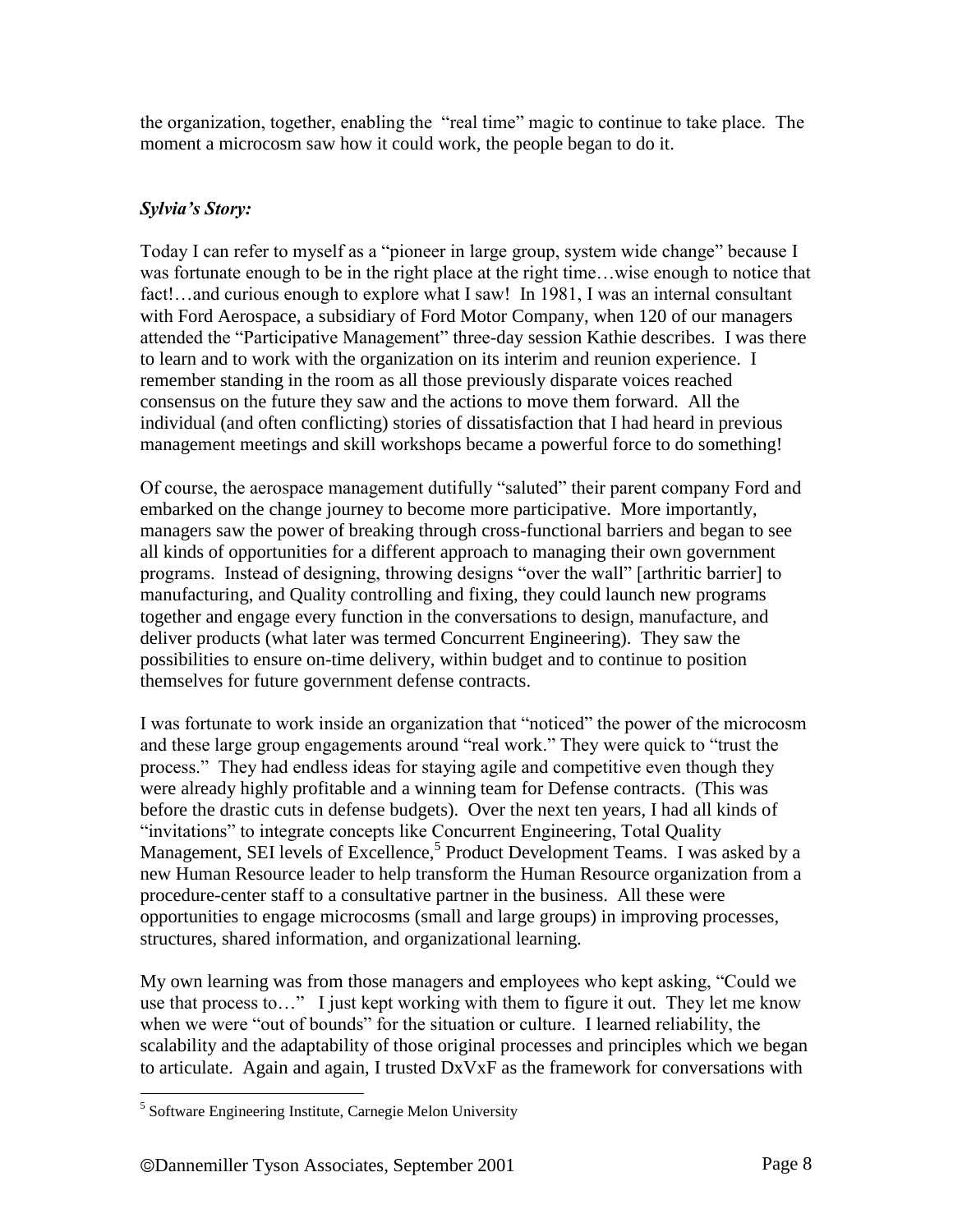leaders, for agenda designs, for training, for living my life. I surrounded myself with max-mix (microcosms) to do the work and to uncover the right work to be doing along the way to support my internal customers.

Since that time, I have worked with all types of organizations around the world. I continue to discover both participative and "command and control" leaders who see these processes as "an efficient way of managing" -- from aligning an entire organization to managing major programs, to leading staff meetings or project reviews. They see their organization shift from blaming to learning, to routinely engaging microcosm groups to develop creative next steps, and to listening to the wisdom of diverse viewpoints and backgrounds. They incorporate these processes for engaging microcosms into their Project Management in order to launch one integrated team with shared goals, agreement on schedules and connected relationships capable of providing each other with what is truly needed, on time.

In the early 1990s, I received a telephone call from an engineer from my former aerospace days who was now a contractor to NASA. He knew he was involved in another task so complex that it required those robust processes he had experienced with Kathie and me at Ford Aerospace. He asked me to help NASA approach the task of overhauling the "Columbia", the oldest orbiter in their fleet of shuttles. She also needed to be fully xrayed and retro-fitted with a new parachute. Talk about complexity! This was the first overhaul ever tackled on a shuttle. The task involved approximately five contractors (who are all competitors with each other, vying for follow-on business), three NASA centers and two government regulatory agencies. The task would start in a month and had to be accomplished within a non-negotiable (and short) timeframe in order to ensure that the next "payload" was launched into space on time. The launch schedule could not be delayed without impacting the entire "shuttle business".

Over three days we worked with key stakeholders to understand their picture of success and the obstacles they saw for getting there. Everyone wanted to collaborate and each group "did its own thing," saw the other group(s) as being in the way by having unreasonable and inflexible procedures. We listened, asked them if they were to come to a meeting to sort all this out and make decisions, what would need to be accomplished, who would need to be there? Impossible, they thought. I trudged on in the conversations with each one: "Say it is possible, what needs to happen right now and who needs to be at the meeting? " Quickly each one joined me in solving the puzzle, answering these questions and arranging for me to meet with others to build the meeting outcomes and participant list. Those with the influence assured me they would get the right people there!

We worked together to create a roadmap for when and how to engage a microcosm through the life of the project to ensure on-time delivery. While the details of that journey unfolded as the project progressed, it became clear that everyone needed to launch with one shared picture of success, as well as a clear picture of all of the complexity needing to be addressed to make it come together. Over four months, three whole-system events were held. Each event brought together a microcosm of these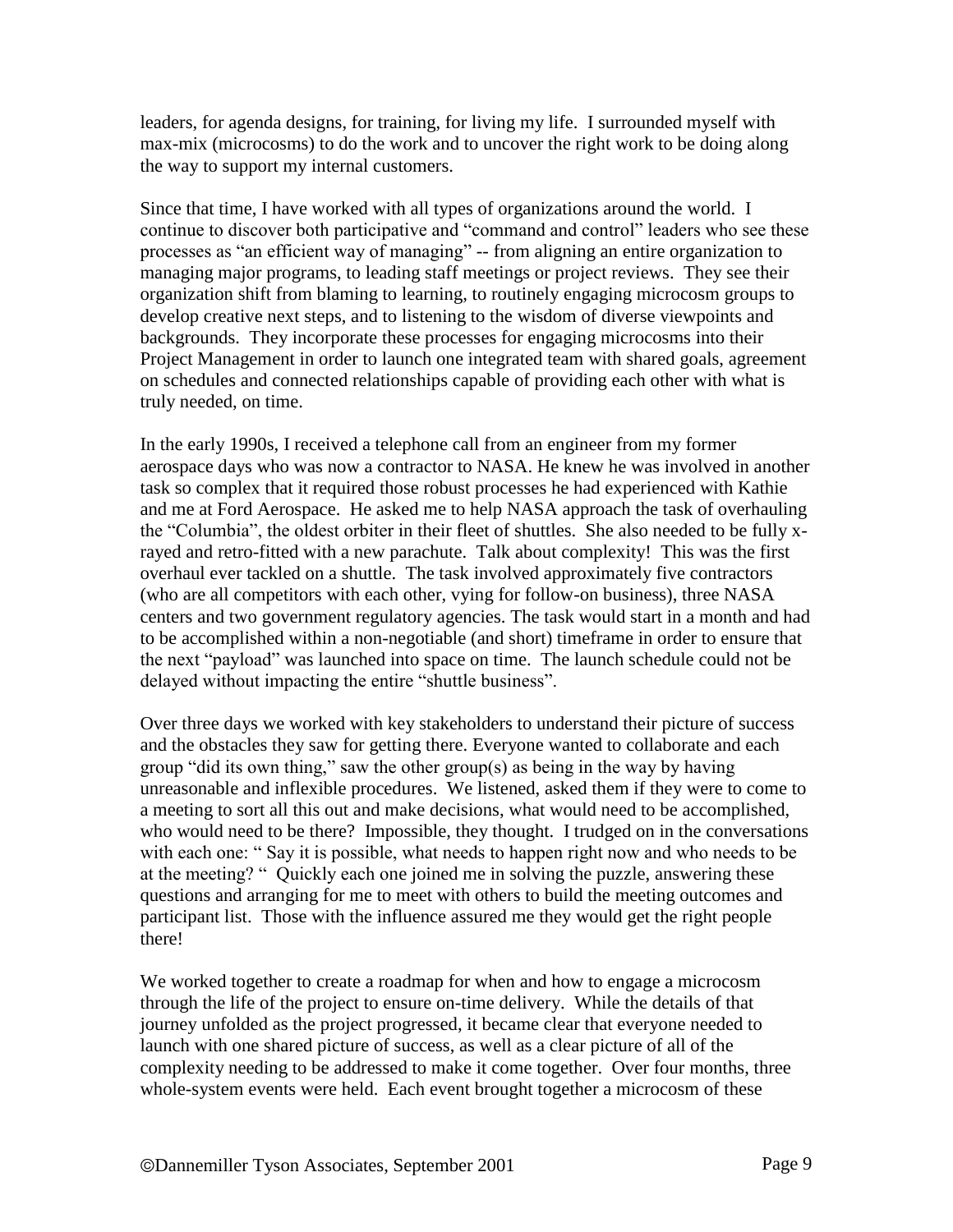contractors, NASA personnel and government regulatory agencies. At the first session, the group created a shared vision of how they would work together, what they would need to do differently to ensure the short turnaround, and when they would check back to ensure they were on track. At the end of the first session, the NASA and contractor leaders stood side-by-side to talk about what they saw accomplished and what would happen next. They were serious about the critical importance of having the shuttle not only be on time but be safe. At the same time they were light-hearted about the energy produced by the meeting and the "partnerships" formed—they referred to the meeting as a kind of marriage ceremony!

Each work session engaged only about 60-80 people; however, they were a microcosm with clear purpose and processes for the conversations they needed to have at each phase. Each work session was designed by a sub-set of the microcosm using the current state of affairs (what is working, what isn't working) and their needs at this stage (next steps). Between each large-group work session, normal project status meetings were held and special task teams met – all designed to include a microcosm for whole-system solutions. Based on this continuous flow, the "tuned-up" Columbia was successfully launched in time, complete with parachute.

I poured every learning I had from the last ten years into working with the NASA/Contractor community on the Columbia overhaul. And I didn't work alone; I partnered with colleagues who also had experience in these large group processes. I was reminded of the power of embracing the complexity of a situation, pushing back against traditional views of getting things done, seizing each glimmer of a leader's hopefulness and learning from their doubts (wisdom), using my own adrenalin to stay focused, and staying curious to figure out each engagement. Finally, I trusted the thinking of the microcosm and the robust processes for engaging people.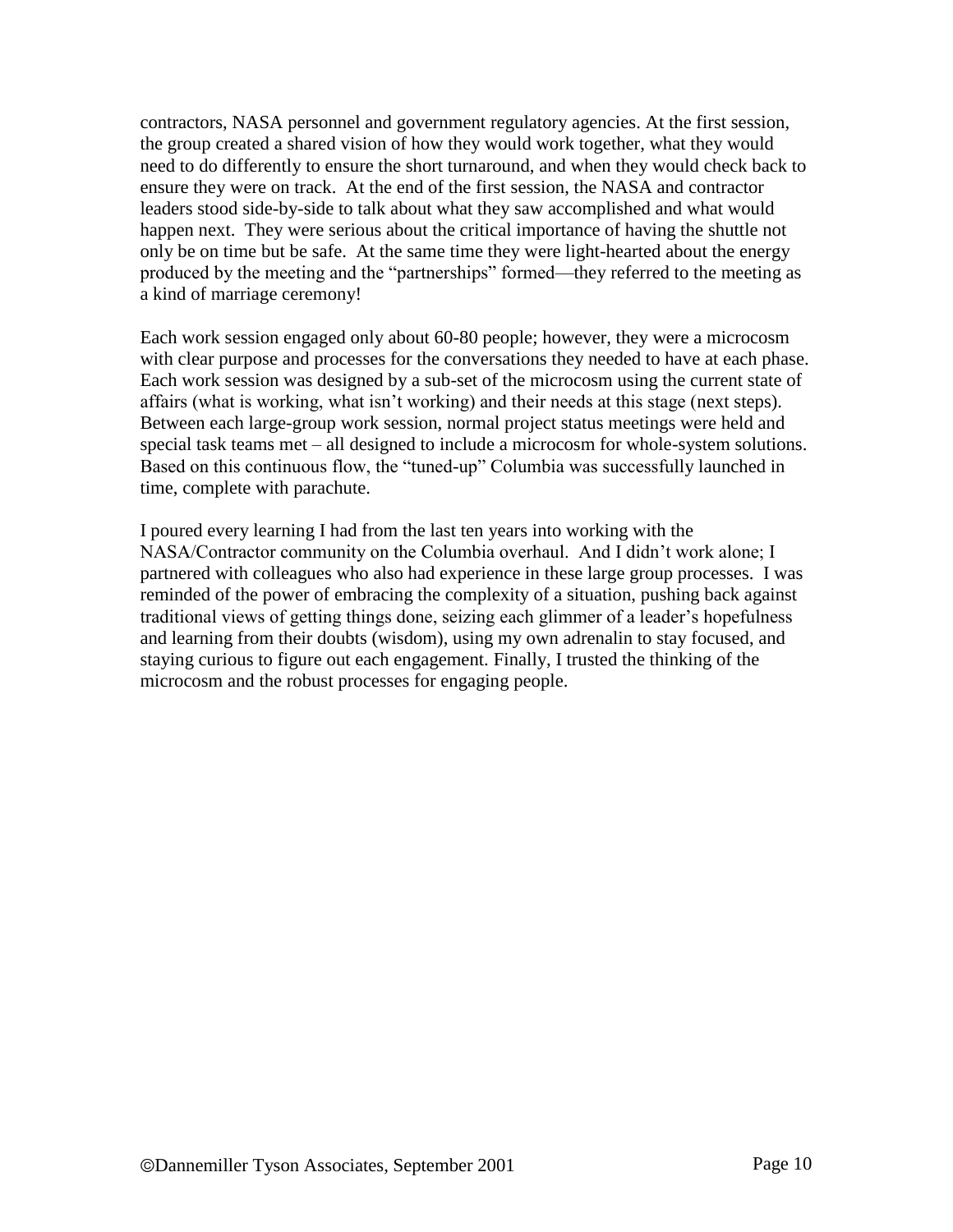### **INNOVATING INTO THE FUTURE**

The beat goes on. The speed of change, worldwide, has called all of us into new challenges and excitement.

And now as we move forward into this Century, we join our clients in discovering new approaches, including helping a global company connect around the head and heart when it's not possible to get everyone in the room. We are finding those answers together, because both the clients and we, as consultants, know how revolutionary it will be when we figure it out.

As we move ahead and innovate with our clients, we know that some things must remain absolute if we are to be successful together.

First is our underlying principles and beliefs—about people, empowerment, integrity and trustworthiness—that shape every facet of our work. These principles are, indeed, the "heart" of the work, and no compromise of the principles is possible for us.

**We disturb the universe with every breath, and every breath/word/action must be intentional**. We are constantly asking ourselves, "What is the purpose? What truly needs to be different in the world because of ...this event, this change effort, this conversation…

**Wisdom is in the people of the organization.** That wisdom is developed through helping participants get to one-brain (all seeing the same data) and oneheart (all connected around common yearnings). When this has come to pass, people will be bonded together as a "whole," and will be capable of acting separately yet in a unified way—to combine and release their own system-wide wisdom.

**Each person's truth is truth.** Creating a common database of truths is the work of the consultant and the organization. From the complexity of all those diverse "truths," organizational wisdom will emerge and make sense. If you create that organizational wisdom in a microcosm of the whole organization, you will find that they are able to move back into the larger organization and act as a catalyst to evoke change in the virtual "blood stream" of the whole organization.

**It's about living out of our hearts.** We freely share the wealth of our experiences and processes with others, in faith that those who receive the wealth will do the same, thus creating an ongoing, positive force for change in the world.

Let's uncover this together. As Kathie Dannemiller says, "I am not the expert with 'answers.' It's easy to keep from acting as if I know everything because I don't! The biggest clue that I am inappropriately 'taking over' is when I get irritated at others for not doing the 'right' things." Consultants, internal or external, can be experts on process and adult education, that's all. Clients must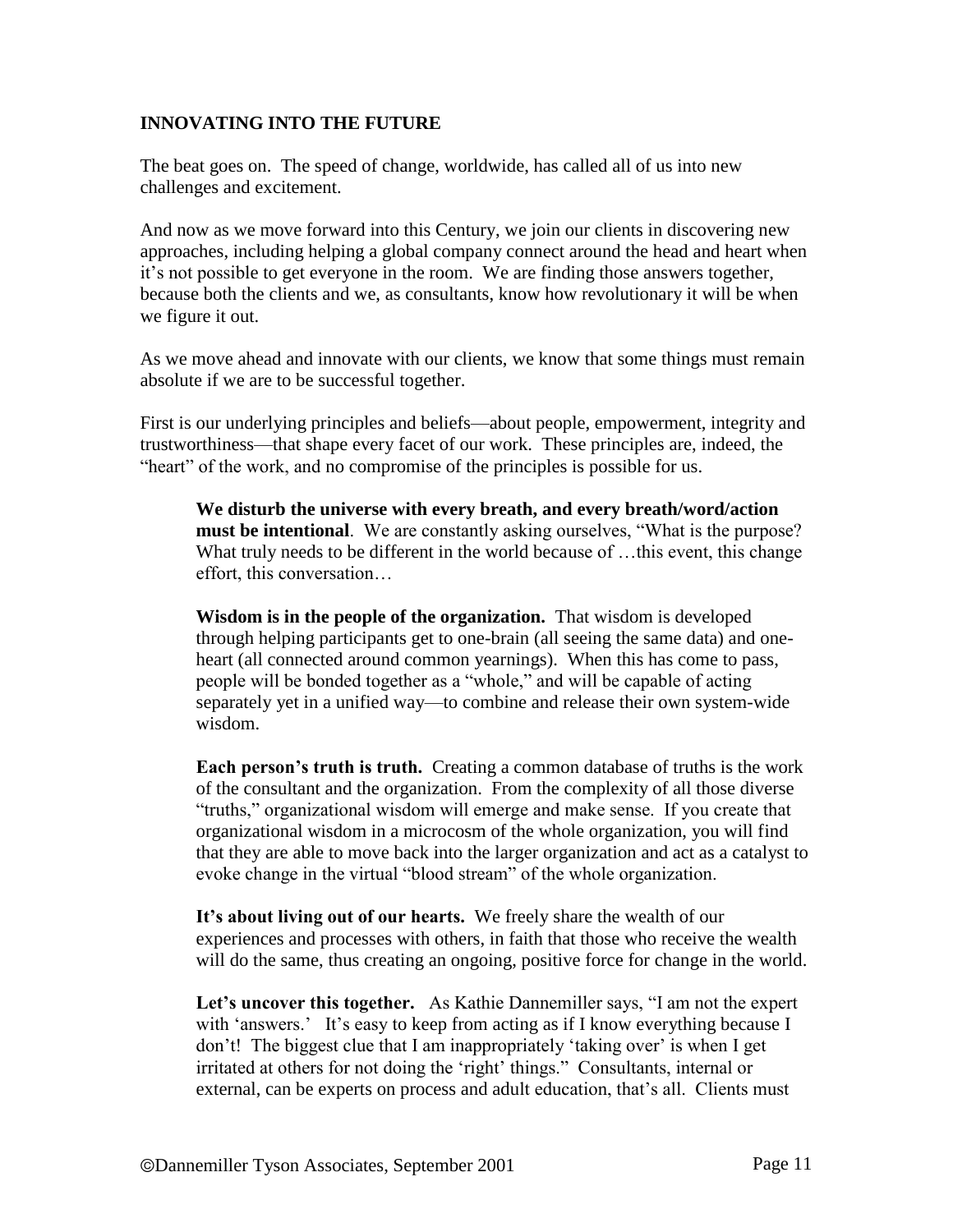fight for processes which they believe will work and must be flexible and creative at the same time. Organization members are the real experts on their own world. If the organization says a particular process (e.g., a presentation or open forum) will be wrong there, we must be willing to say "Okay. Let's work together to invent another way to achieve the purpose."

**This work is about a sincere, deep abiding, unwavering view of democracy and empowerment within a system-wide view of reality.** The wisdom is in the "whole." Help to release and combine the diverse beliefs and voices, and the answers will always be the right ones. Leaders<sup>6</sup> help everyone be as good as they can be by getting them to see the whole picture of reality--inside and outside the organization.

**Be authentic** in everything we do, with client systems as a whole, with others in our organizations and communities, with students, and with our own family. This belief system is not a "part time" thing.

**Life is an Action Research Project.** Everything we do or say becomes data for action learning and insight.

Second, and equally important to innovation in our work, we need to continue to build on our robust processes which are capable of addressing the complexity of today's environment. Whole-Scale change processes are built from the wisdom that has become part of our field of organization development: process consultation, action learning, systems theory, preferred futuring, community building, social-technical-systems, adult learning, strategic planning, and chaos theory.<sup>7</sup>

As we move into the chaotic future, we know that we must always remember that the answers to the emerging questions are in the collective wisdom of the people. If we remember that and behave accordingly, we will all be successful beyond our wildest dreams. Ron Lippitt would have been very proud to see that the wisdom he awakened in all of us continues to be expanded and utilized in the ways we now do the work. **Life has always been an action research project to us, which is what enables us to stay alive and growing. The "work" is always in process, never "finished"…and we are grateful for that unfolding of learning in our lives.**

<sup>&</sup>lt;sup>6</sup> Dannemiller, Kathleen D., Peter F. Norlin, and Therese Fitzpatrick. "Unleashing the Magic in Organizations, Some New Rules for Leaders." Executive Excellence, September 2001.

<sup>&</sup>lt;sup>7</sup> See Appendix A: Roots and Theories Underlying Whole-Scale: Selected Readings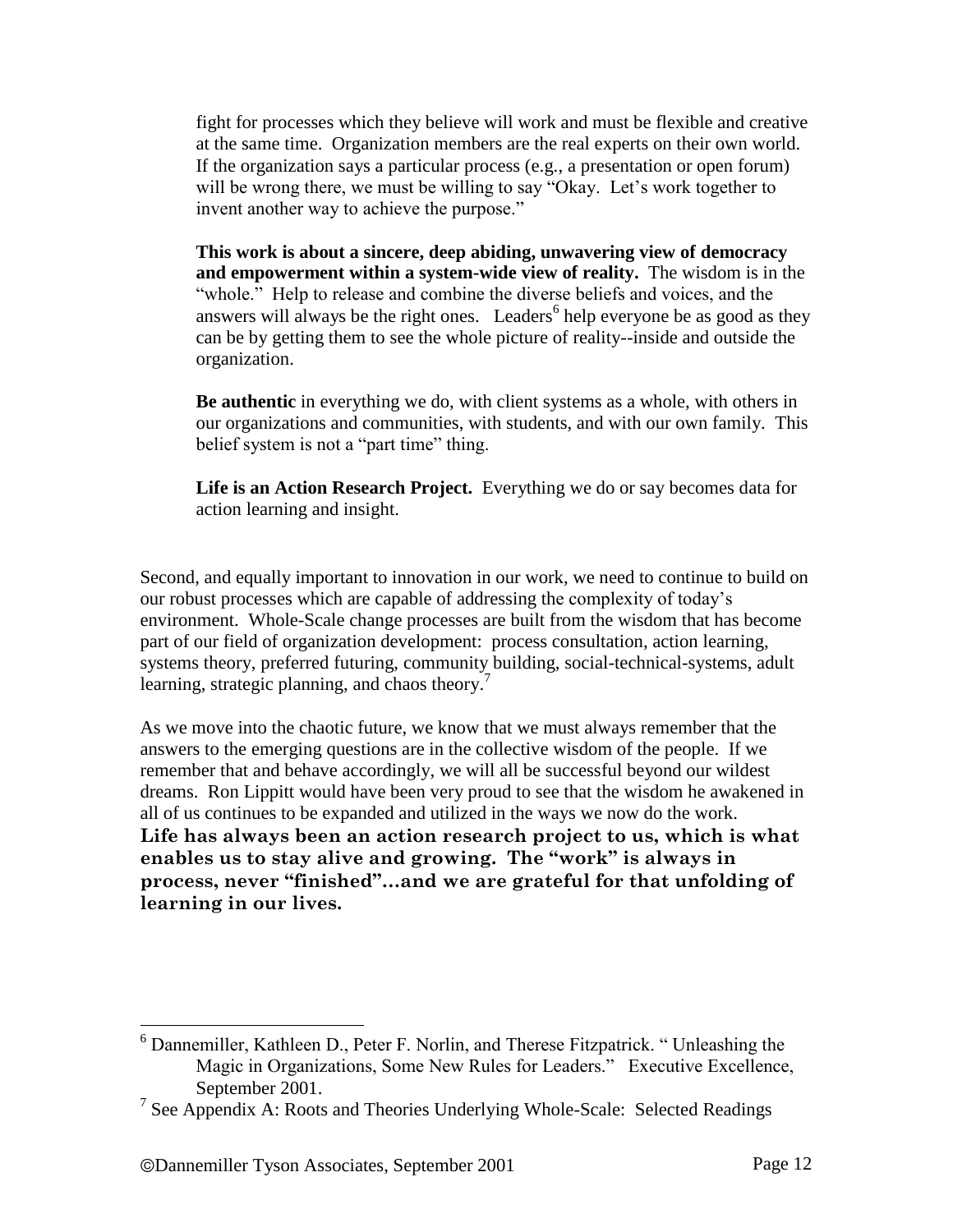**SAMPLE ROADMAP FOR A WHOLE-SCALE™ CHANGE JOURNEY** 



## **APPENDIX A: Roots and Theories Underlyng Whole-Scale: Selected Readings Action Research:**

Frohman, M., M. Sashkin, and M. Kavanagh (1976). "Action Research as Applied to Organization Development." In *Organization and Administrative Sciences*, Vol 7, nos 1 and 2: 129-42.

#### **Adult Learning:**

- Knowles, M. (1980). *The Modern Practice of Adult Education*. New York: Cambridge, The Adult Education Company.
- Knowles, M., E. Holton, and R. Swanson (1998). *The Adult Learner: The Definitive*  Classic in Adult Education and Human Resource Development. 5<sup>th</sup> Edition. Houston: Gulf Publishing Company*.*
- Kolb, D. (1984)*. Experiential Learning: Experience as the Source of Learning and Development.* Old Tappen, N.J.: Prentice-Hall.

## **Chaos Field Theory:**

Gleick, J. (1987). *Chaos: Making a New Science*. New York: Penguin.

Wheatley, M. (1992). *Leadership and the New Science*. San Francisco: Berrett-Koehler. Community Building:

Lippitt, G., and R. Lippitt, R. (1978). *The Consulting Process in Action*. San Diego: University Associates.

## **Preferred Futuring:**

Beckhard, R., and R. Harris (1987). *Organizational Transitions: Managing Complex Change.* Reading, MA: Addison-Wesley.